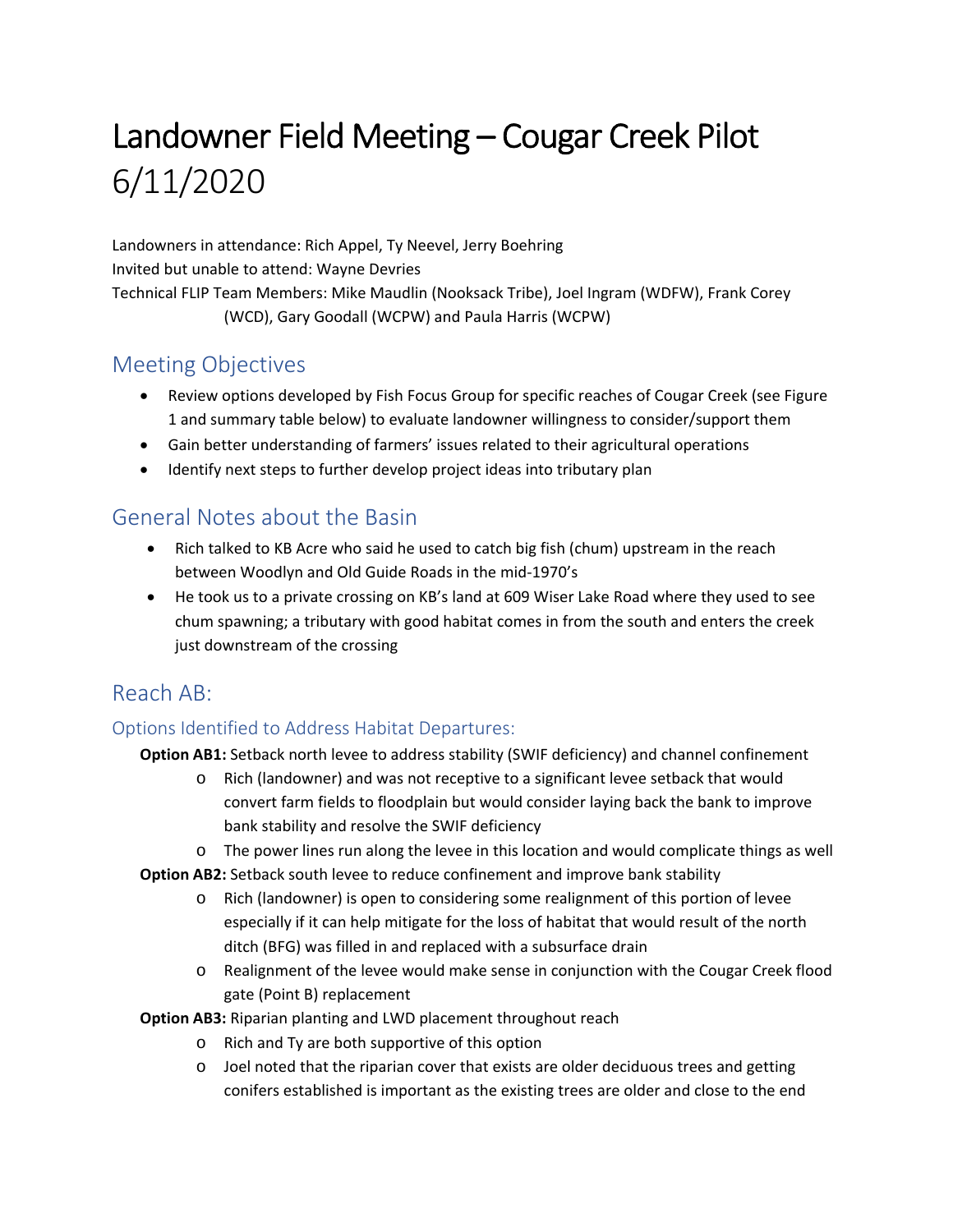# Point B (Floodgates):

#### Options Identified to Address Habitat Departures:

**Option B1:** Remove both flood gates and replace with one fish‐passable flood gate

- o Rich would prefer to eliminate the north flood gate and north ditch (BFG) and convert it to a subsurface drainage (see Option BFG1)
- **Option B2:** Restore passage at both flood gates
	- o Rich and Ty are both supportive of replacing the main flood gate on Cougar Creek
	- o Realigning the creek to direct the flow away from the north bank would reduce the bank instability issues
	- o Realigning the south levee could be done in conjunction with the gate replacement, especially if it could help mitigate for burying the north ditch (BFG)
	- o Rich would prefer to eliminate the north flood gate and ditch (BFG) rather than restore passage to the ditch

#### Notes about Point B:

- The flood gate on Cougar Creek was originally a wood bridge structure that was installed in the 1940's and was replaced with a culvert in subsequent years
- The Cougar Creek gate headwall tipped in the 1996 flood and the local landowners reinstalled the current structure which is a 4' metal culvert with a top hinge flood gate
- Rich as never seen the flood gate on the north ditch and is unclear on the pipe size

# Reach BFG:

#### Options Identified to Address Habitat Departures:

#### **Option BFG1:** Bury north ditch

- o Rich would like to convert this ditch to a subsurface drain and realign it to the low spot in the field where it would enter Cougar Creek further upstream and may bring cooler water from the springs coming off the hillside into the lower reach (BC) of Cougar Creek
	- Could include internal check dams to help with sub-irrigation in the summer
- o Rich is open to regrading of the field to create a swale above the drain could help reduce the potential for stranding during flood events (would require removing some of the north berm – need to talk to Ty on this as he left before this discussion)
	- Some of this may have flowed north historically and could be routed to Strickland ditch

**Option BFG2:** Riparian plantings and head gates to increase groundwater recharge Riparian plantings, LWD placement, layback ditch banks

o Rich is not supportive of this option as he already has issues with the ditch spilling out into the field at the low spot in the topography and head gates would exacerbate that

**Option BFG3:** Riparian plantings, LWD placement, layback ditch banks

- o Rich is not supportive of this option, prefers options BFG1
- **Option BF1:** Remove long culvert and daylight stream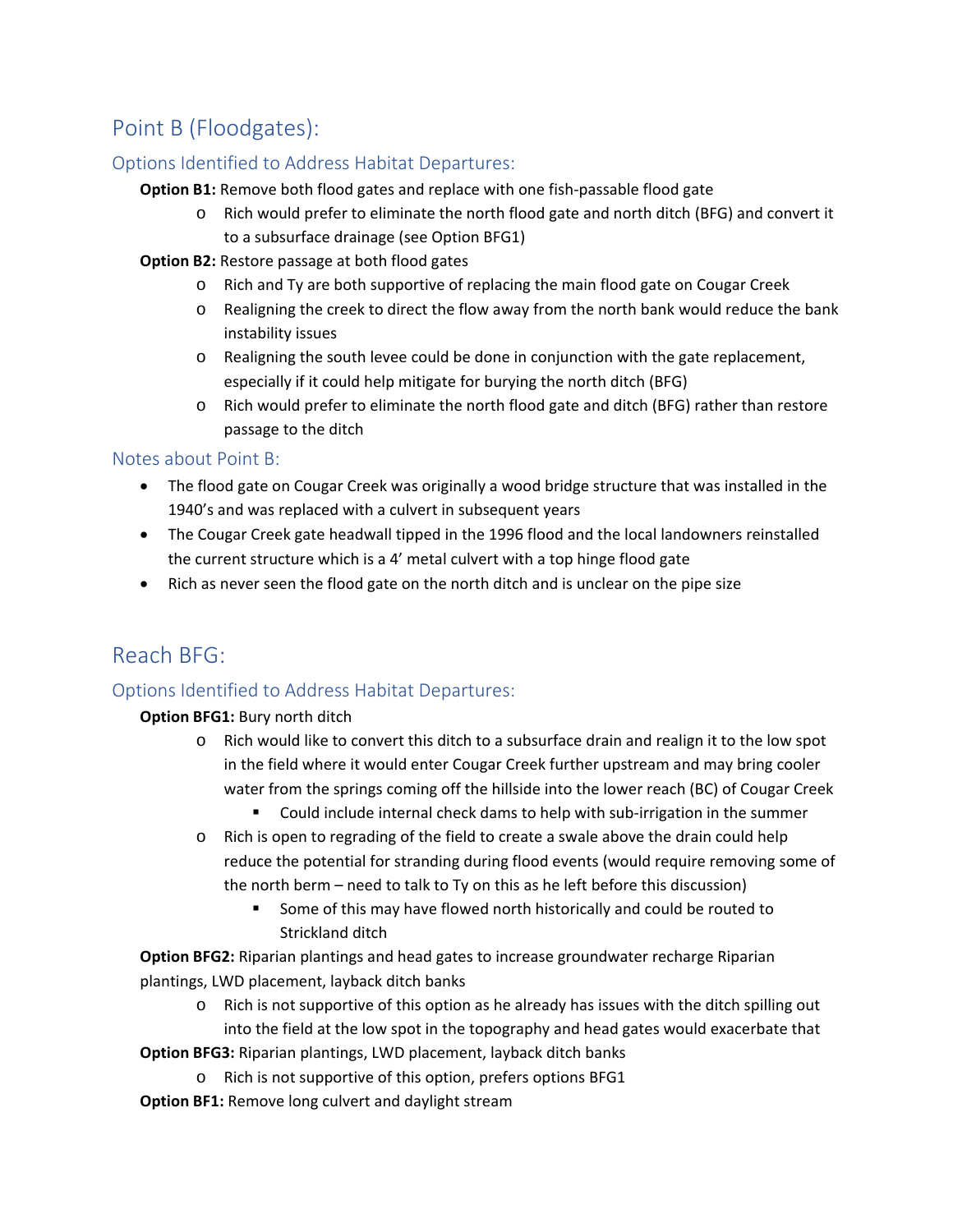o Rich prefers option BFG1 which would relocate the drainage as a subsurface drain

#### Notes about Reach BFG:

- Rich noted that the ditch becomes a stagnant pool in late summer and is open to allow us to take temperature readings
- Rich noted that he is having a harder time getting the water off the fields in the spring and thinks pumping could improve the drainage
- Joel needs to check the stream inventory to see if the ditch is classified as a stream or a constructed ditch; if it's a stream it will make burying it more difficult and regardless mitigation for the loss of existing habitat (even though degraded) will be needed

# Reach BC:

#### Options Identified to Address Habitat Departures:

**Option BC1:** Levee setback, riparian planting, LWD placement

- o Rich farms the south levee backslope and is not attracted to the idea of removing the levee or setting it back – would need to be convinced there would be a fish benefit
	- **Maybe once the flood gate is replaced and drainage improved, the levee would** not be as necessary
- o Rich is willing to plant along the edge of the creek on top of the south levee but wants to continue to mow the backslope for hay
- o Ty is willing to consider some planting on the north side
- o Michael noted that the grass in the channel already provides a lot of cover for juvenile rearing; Joel noted that planting may reduce grass cover and addition od wood would add cover, attract fish and provide structure
- o Rich is open to considering addition of some wood in this reach

**Option BC2:** Restore remove water diversion

- o Near point C there are 3 water rights (Ty, Rich and Dwaliwal berries); all are screened not sure if compliant; Joel noted that WDFW has funding to help get screens compliant
- o Discussed transferring surface water rights to groundwater Ty tried to put in a well for his berries but abandoned it due to lack of capacity; he'd be open to it if it would work
- o Farming and upstream irrigation can cause the ditch to stop flowing; increased capacity in the pond would be advantageous to them; drip irrigation has reduced water use
- o Rich has water rights from both Cougar Creek and the Nooksack River; he could draw all his water from the river if it would be beneficial to Cougar Creek and was legal

#### Notes about Reach BC:

• The levee along the south side of the reach used to be 2 ft high and was built over the years by landowners to prevent Cougar Creek flow from spilling to the south when the river is up and the creek can't drain; as the slough filled up there was less capacity and the creek overtopped to the south into berries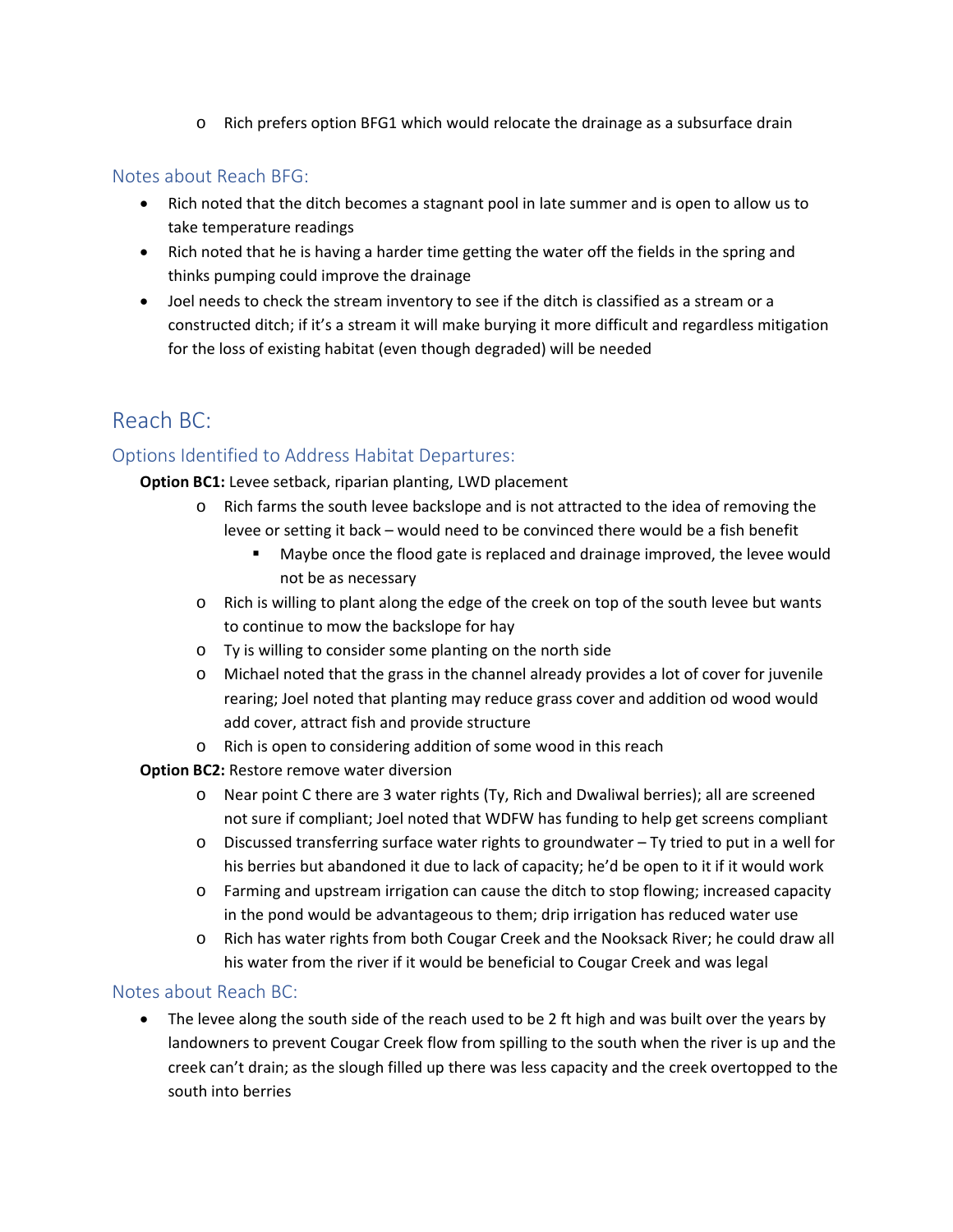- The levee along the north bank was also pushed up by previous landowners, likely in response to the south levee pushing water to the north
- When asked about stream temperatures due to lack of riparian and Wiser Lake upstream, Rich said past temperature monitoring was surprising as there appears to be springs and groundwater interchange downstream of the lake that makes the water cooler than expected

# Reach CDE:

#### Options Identified to Address Habitat Departures:

#### **Option CDE1:** Riparian planning and LWD placement

- o This reach used to be deep and open but now is a slough full of reed canary grass and lily pads – will be difficult to plant
- o Joel proposed constructing earthen 'peninsulas' or fingers staggered on both sides of the creek/slough that would be low enough to overtop but high enough to be able to establish plants
	- Due to wetland classification will need to not result in net fill
	- Rich and Ty are both open to the idea of fingers
	- Rich thought that Wayne would not want trees near his berries but might not be opposed to working in the slough
- o Ty noted that there used to be a lot more trees in this reach so there is likely a lot of wood in the system that you just can't see at this time of year – we should evaluate how much wood is in it and existing channel complexity when the vegetation dies back
	- **Working in the slough is less of an issue for the farmers so adding wood in this** reach if needed is likely possible

#### **Option CDE2:** Channel excavation/wetland creation and enhancement

o We did not specifically talk about this option as it merged with the previous option through the idea of planting fingers which would require excavation to reconfigure the wetland to enable planting with no net loss

# Point D:

#### Options Identified to Address Habitat Departures:

#### **Option D1:** Evaluate and restore crossing

o Ty needs to maintain this crossing which is currently twin 3' culvert but is open to replacing it with a more passable structure

# General Notes about the Basin

- Rich talked to KB Acre who said he used to catch big fish (chum) upstream in the reach between Woodlyn and Old Guide Roads in the mid‐1970's
- He took us to a private crossing on KB's land at 609 Wiser Lake Road where they used to see chum spawning; a tributary with good habitat comes in from the south and enters the creek just downstream of the crossing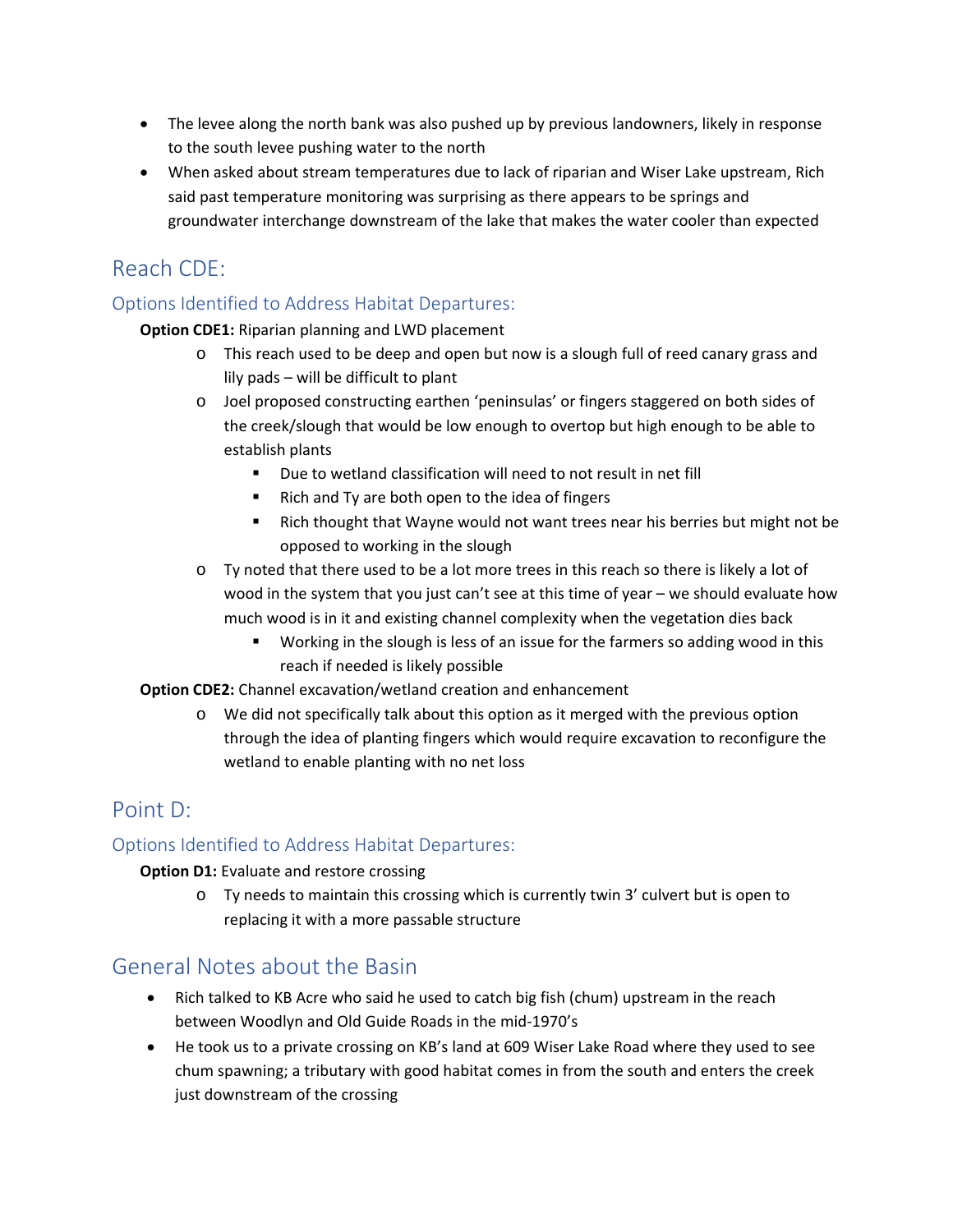## Next steps:

- Share results of fish‐focus group and landowner meetings with Salmon Recovery Staff Team and FLIP Steering Committee
- Joel needs to follow up on north ditch status stream or ditch?
- If all support this direction, initiate design of:
	- o Cougar Creek culvert and flood gate replacement including creek realignment (Point B)
		- Could include south levee realignment if burying north ditch seems possible
		- Could include laying back north bank to improve bank stability and address SWIF deficiency
	- o LWD placement and riparian plantings in Reach AB
	- o LWD placement and riparian plantings in Reach BC
	- o Planting fingers/wetland reconfiguration and enhancement in Reach CDE (need to make sure Devries and Dwaliwal are on board)



**Figure 1**. Overview of lower Cougar Creek reaches by restoration opportunities, located in Reach 2 of the Lower Mainstem Nooksack River. Labels refer to corresponding restoration actions shown in Table 1 below. The riparian zone of influence is represented by the black polygon buffered by 300 ft around the stream flow path, and restoration areas described in Table 1 are shown as colored hatched lines along the stream flow path.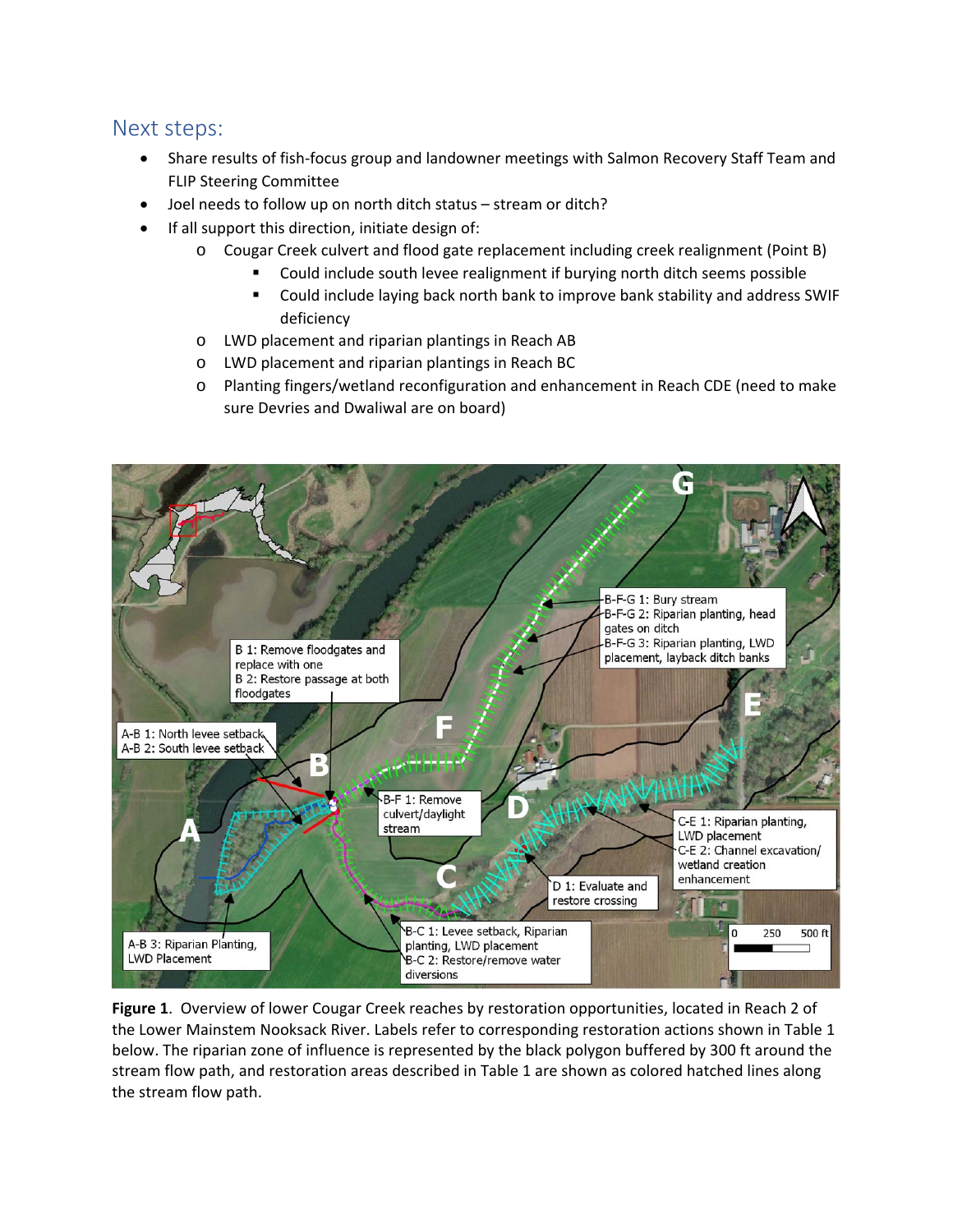**Table 1.** An overview of restoration strategies discussed in the Fish Focus meeting by reach and strategy. Locations of restoration strategies are shown on the above map.

| Reach-<br><b>Option</b> | <b>Actions</b>                                        | <b>Benefits</b>                                                                                                                                | <b>Considerations</b>                                                                               | <b>Description</b>                                                                                                                    | <b>Comments</b>                                                                                               |
|-------------------------|-------------------------------------------------------|------------------------------------------------------------------------------------------------------------------------------------------------|-----------------------------------------------------------------------------------------------------|---------------------------------------------------------------------------------------------------------------------------------------|---------------------------------------------------------------------------------------------------------------|
| $A-B1$                  | North levee setback                                   | Reduces confinement, small<br>increase in floodplain area,<br>improves bank stability, potential<br>for improved riparian and LWD<br>placement | flood gate replacement                                                                              | Could be combined with Set or lay levee back to flatten<br>riverward slope                                                            | Would resolve existing<br>SWIF deficiency related<br>to bank sloughing                                        |
| $A-B2$                  | South levee setback                                   | Reduces confinement, improves<br>bank stability, potential for<br>improved riparian and LWD<br>placement                                       | Could be combined with<br>flood gate replacement                                                    | Set levee back to flatten<br>riverward slope                                                                                          | Farmers had requested<br>that this area be<br>improved                                                        |
| $A-B3$                  | Riparian planting,<br>LWD placement                   | Increases shading, thermal<br>regulation, water quality, and<br>habitat complexity, reduces erosion                                            | Could be combined with<br>flood gate replacement                                                    | Plant throughout area, place<br>LWD throughout stream                                                                                 |                                                                                                               |
| <b>B1</b>               | Remove floodgates<br>and replace with<br>one          | One floodgate to maintain,<br>improves fish passage, allows access<br>to both mainstem and ditch                                               | Would need to move<br>daylight long pipe on north<br>ditch, and address<br>stranding and conveyance | Remove floodgates and<br>replace with one floodgate;<br>would include moving<br>channel networks to converge<br>upstream of floodgate | May negatively impact<br>farm access and field<br>area                                                        |
| <b>B2</b>               | Restore passage at<br>both floodgates                 | Improves fish passage, allows access<br>to both mainstem and ditch,<br>reduces stranding potential on<br>north ditch                           | Still have to maintain and<br>inspect two culvert/gates                                             | Replace two culverts with fish<br>passable culverts and flood<br>gates                                                                | Passage to north ditch<br>may not be cost effective<br>if habitat not improved                                |
| <b>B-C1</b>             | Levee setback,<br>Riparian planting,<br>LWD placement | Wider channel, increases habitat<br>complexity; improves water quality,<br>reduces temperatures                                                | Unclear whether levees<br>are needed for flood<br>protection during growing<br>season               | Setback or remove levee,<br>install riparian buffer (could<br>be CREP), large wood jams                                               | Need to evaluate current<br>degradation of stream to<br>see if it should be<br>prioritized for<br>restoration |
| $B-C2$                  | Restore/remove<br>water diversions                    | Improves flow                                                                                                                                  |                                                                                                     | Need to evaluate impact on<br>water quality, temperatures,<br>and flows                                                               | Water surface diversions<br>exist throughout this<br>reach, these could be<br>replaced with ground            |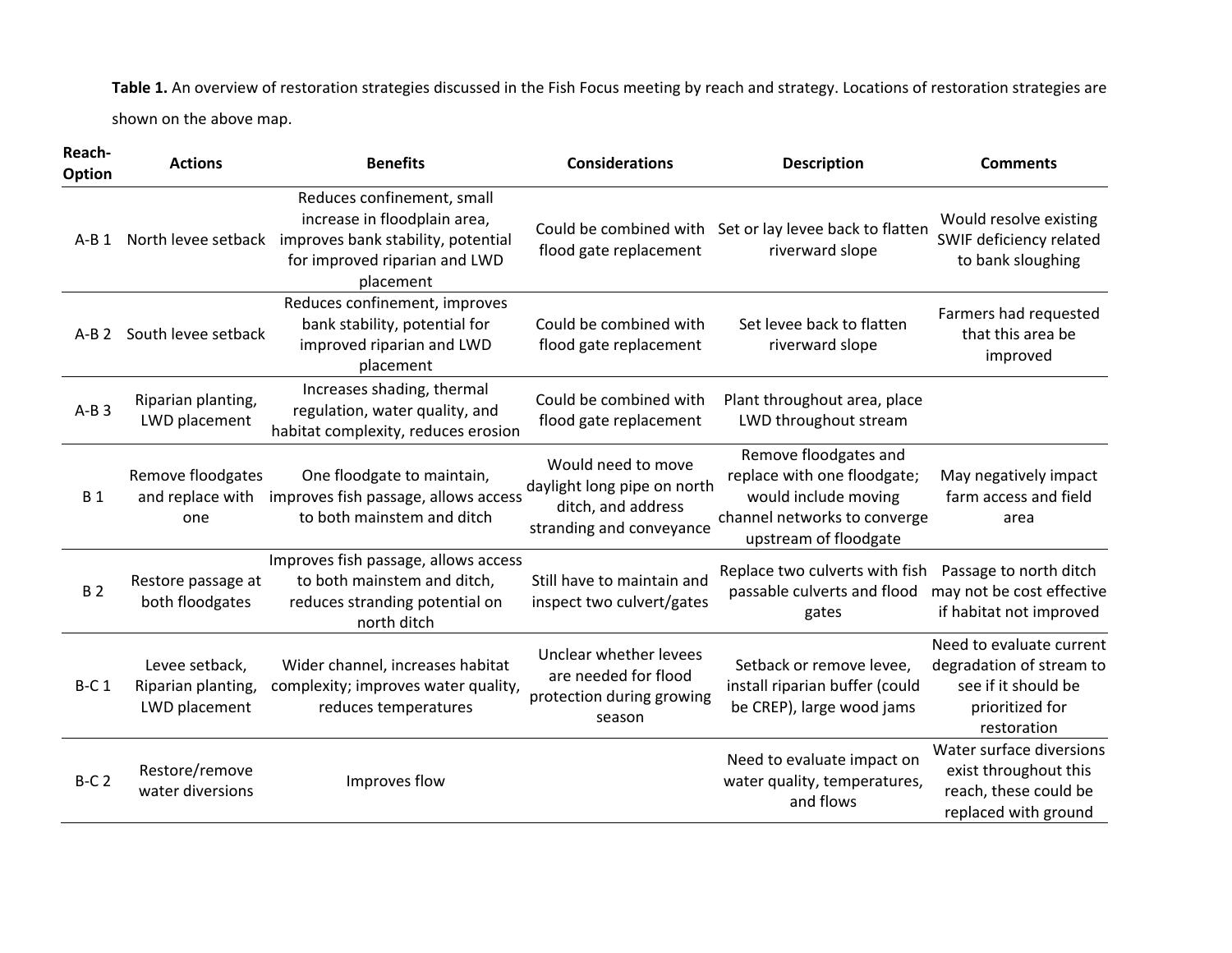| Reach-<br>Option | <b>Actions</b>                                              | <b>Benefits</b>                                                                                                              | <b>Considerations</b>                                                                                                                                                              | <b>Description</b>                                                                                                       | <b>Comments</b>                                                                                                                                                   |
|------------------|-------------------------------------------------------------|------------------------------------------------------------------------------------------------------------------------------|------------------------------------------------------------------------------------------------------------------------------------------------------------------------------------|--------------------------------------------------------------------------------------------------------------------------|-------------------------------------------------------------------------------------------------------------------------------------------------------------------|
|                  |                                                             |                                                                                                                              |                                                                                                                                                                                    |                                                                                                                          | water diversions or<br>removed                                                                                                                                    |
| $B-F1$           | Remove<br>culvert/daylight<br>stream                        | Reduces stranding and improves<br>fish passage and habitat                                                                   | Decrease in farming area<br>and field access                                                                                                                                       | Daylight stream at long<br>culvert to allow for fish<br>passage two-way passage<br>from north ditch into main<br>channel | Passage to north ditch<br>may not be cost effective<br>if habitat not improved                                                                                    |
| $B-F-G1$         | Bury stream                                                 | Improves water quality and farm<br>access                                                                                    | Large reduction in salmon<br>habitat, would need<br>increases in habitat<br>elsewhere to offset, may<br>need to regrade field to<br>reduce stranding                               | Completely or partially bury<br>stream                                                                                   |                                                                                                                                                                   |
| $B-F-G2$         | Riparian planting,<br>head gates on ditch                   | Improves water quality and<br>groundwater recharge, reduces<br>temperatures                                                  | Head gates would need to<br>provide for passage or be<br>removable                                                                                                                 | Plant minimally throughout<br>reach, install head gates in<br>ditch to increase groundwater<br>recharge                  | Would have minimal<br>habitat improvements<br>for degraded ditch                                                                                                  |
| $B-F-G3$         | Riparian planting,<br>LWD placement,<br>layback ditch banks | Would enhance large area for<br>rearing habitat and high flow<br>refuge, would improve water<br>quality, reduce temperatures | Would take land out of<br>production and impact<br>field access                                                                                                                    | Install riparian buffer, large<br>wood jams, and layback banks<br>to reduce confinement                                  | May promote future<br>channel movement that<br>would affect farm<br>operations                                                                                    |
| D 1              | Evaluate and<br>restore crossing                            | Improved fish passage                                                                                                        |                                                                                                                                                                                    | Evaluate crossing to see<br>crossing type, impacts on fish<br>passage and flood<br>conveyance                            | Unclear if access is still<br>being used                                                                                                                          |
| $C-E1$           | Riparian planting,<br>LWD placement                         | Improved rearing habitat                                                                                                     | Reed canary grass removal<br>is difficult to perform and<br>maintain, may not be<br>feasible; unclear as to<br>whether this will restore<br>channel due to<br>sedimentation issues | Reed canary grass removal,<br>install LWD, restore riparian                                                              | Little is known about<br>status of this reach, need<br>to evaluate current<br>habitat, water quality,<br>temperature and flows<br>in order to evaluate<br>options |